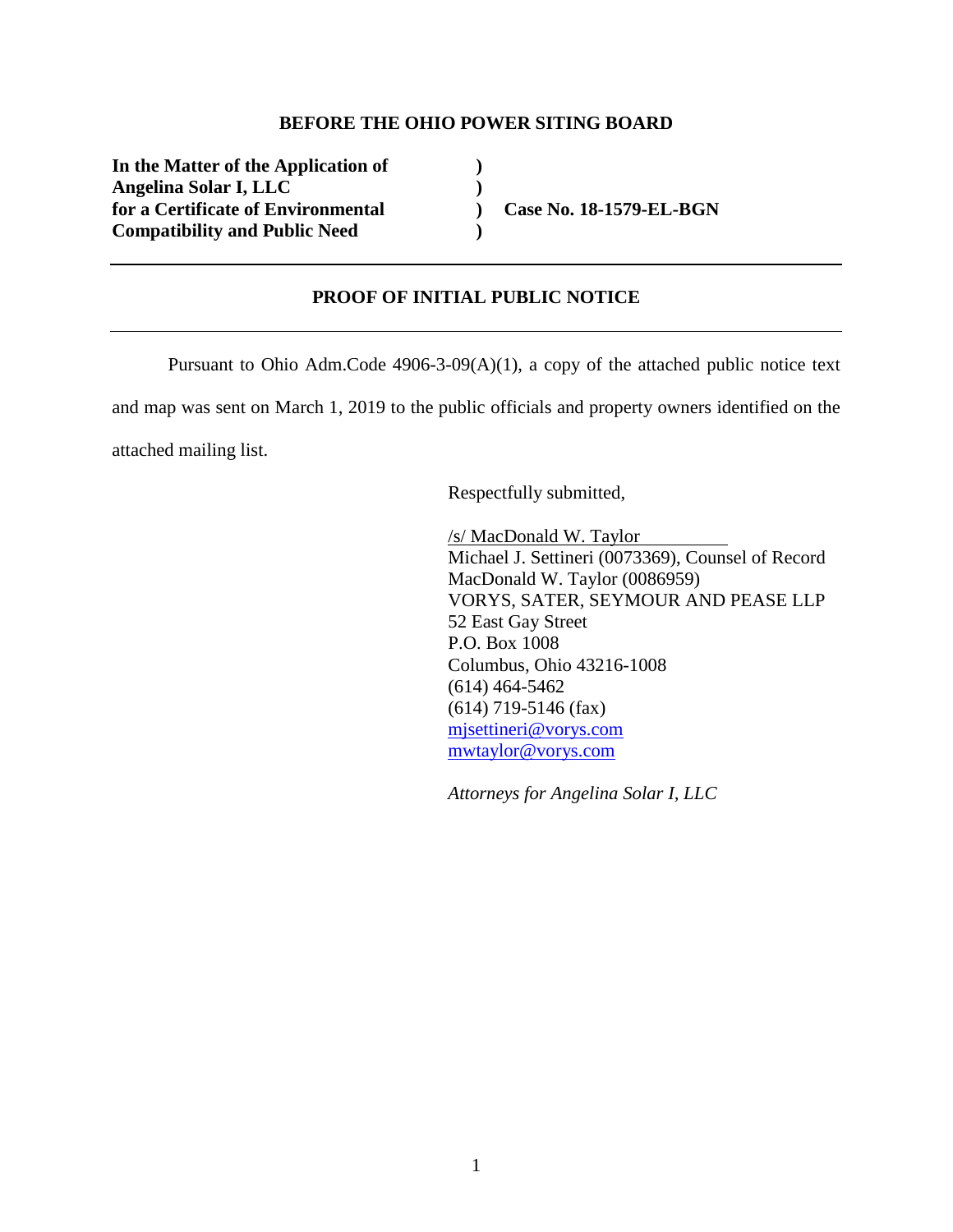## **CERTIFICATE OF SERVICE**

The Public Utilities Commission of Ohio's e-filing system will electronically serve notice of the filing of this document on the parties referenced on the service list of the docket card who have electronically subscribed to the case. In addition, the undersigned certifies that a courtesy copy of the foregoing document is also being sent via electronic mail on March 15, 2019 to:

Jodi Bair Jodi.bair@ohioattorneygeneral.gov

Dylan Borchers dborchers@bricker.com

Kathryn West kwest@prebco.org

> /s/ MacDonald W. Taylor MacDonald W. Taylor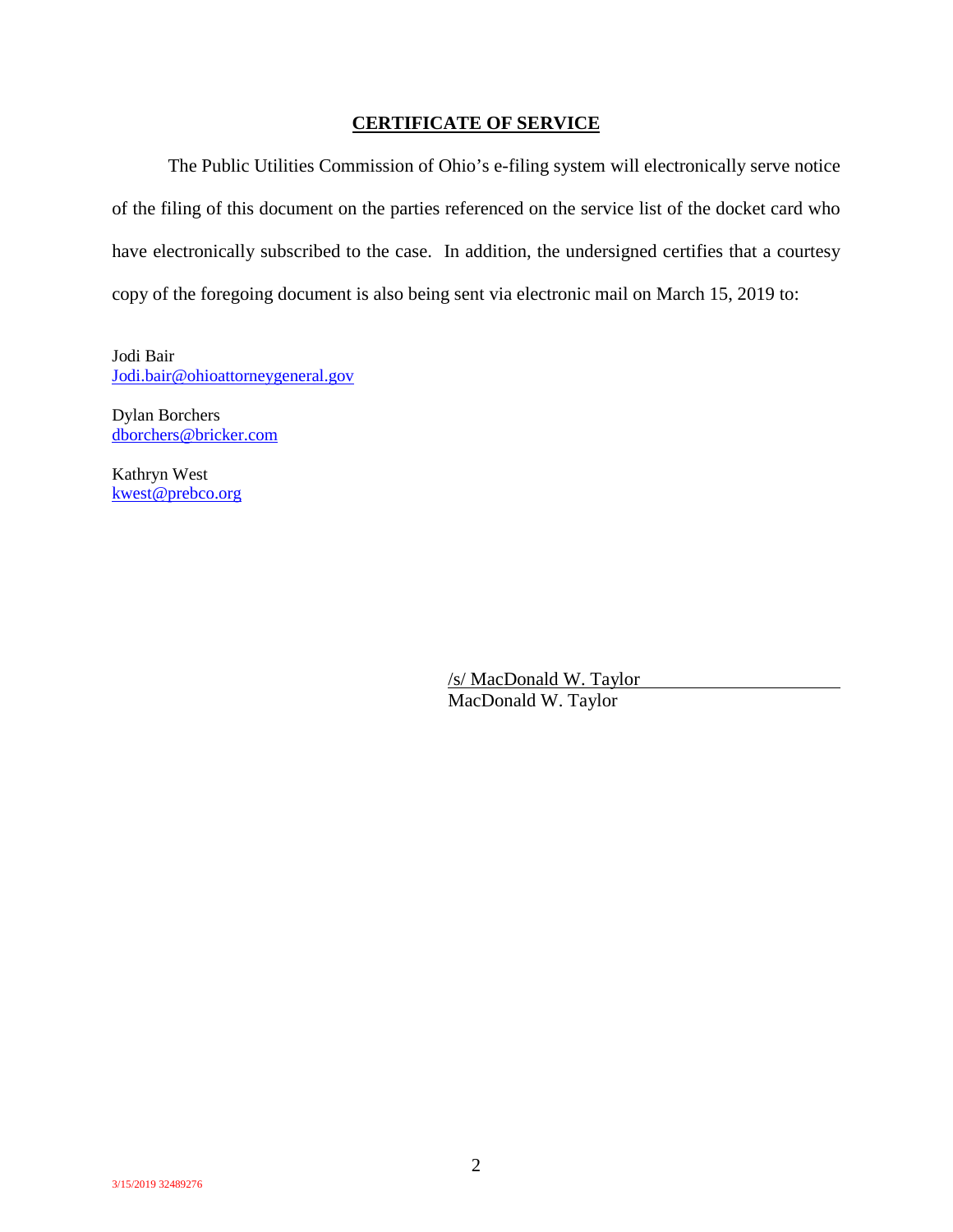## **NOTICE OF PROPOSED MAJOR UTILITY FACILITY**

Angelina Solar I, LLC ("Angelina") is proposing to develop, build, and operate the Angelina Solar Farm, a 80 megawatt solar-powered electric generation facility to be located in Preble County, Ohio.

The proposed Angelina Solar Farm will be located in Israel and Dixon Townships in Preble County, approximately 30 miles southwest of Dayton, as shown in the map below. The general purpose of this project is to use large arrays of ground-mounted photovoltaic ("PV") modules, commonly known as solar panels, to generate clean and renewable electricity for consumers in Southwestern Ohio. It will supply wholesale power to the 138-kilovolt ("kV") College Corner Substation ("POI substation"), which is owned and operated by American Electric Power. The POI substation is located just west of the Ohio-Indiana border near the intersection of East Greenwood Church Road and State Line Road. The Angelina Solar Farm will be located within an area of approximately 827 acres.

The Angelina Solar Farm solar panels will generate direct electric current which will be converted to alternating electric current. The electricity will be gathered by a means of a network of buried wires at a project-level electric substation. The substation then will increase the voltage and deliver the power through a short transmission line to the POI substation.

Angelina Solar I, LLC has filed with the Ohio Power Siting Board (Board or Power Siting Board) an application for a Certificate of Environmental Compatibility and Public Need to construct the Angelina Solar Farm in Case No. 18- 1579-EL-BGN, which is now pending before the Board. Copies of the Application were served upon the Preble County Board of Commissioners, Dixon Township Board of Trustees, Israel Township Board of Trustees, Preble County Planning Commission, Preble County Engineer, and Preble County Soil and Water Conservation District. A copy of the Application was also provided to and is available for public review at the Preble County Library in Eaton. The Application is also available from Angelina's website at https://www.angelinasolar.com/ as well as from the Board at https://www.opsb.ohio.gov/ or by calling 1-866-270-6772.

The Board follows the following criteria for reviewing an application for a major utility facility:

- (1) The basis of the need for the facility if the facility is an electric transmission line or gas pipeline;
- (2) The nature of the probable environmental impact;

(3) That the facility represents the minimum adverse environmental impact, considering the state of available technology and the nature and economics of the various alternatives, and other pertinent considerations;

(4) In the case of an electric transmission line or generating facility, that the facility is consistent with regional plans for expansion of the electric power grid of the electric systems serving this state and interconnected utility systems and that the facility will serve the interests of electric system economy and reliability;

(5) That the facility will comply with Chapters 3704., 3734., and 6111. of the Revised Code and all rules and standards adopted under those chapters and under sections 1501.33, 1501.34, and 4561.32 of the Revised Code. In determining whether the facility will comply with all rules and standards adopted under section 4561.32 of the Revised Code, the board shall consult with the office of aviation of the division of multi-modal planning and programs of the department of transportation under section 4561.341 of the Revised Code.

(6) That the facility will serve the public interest, convenience, and necessity;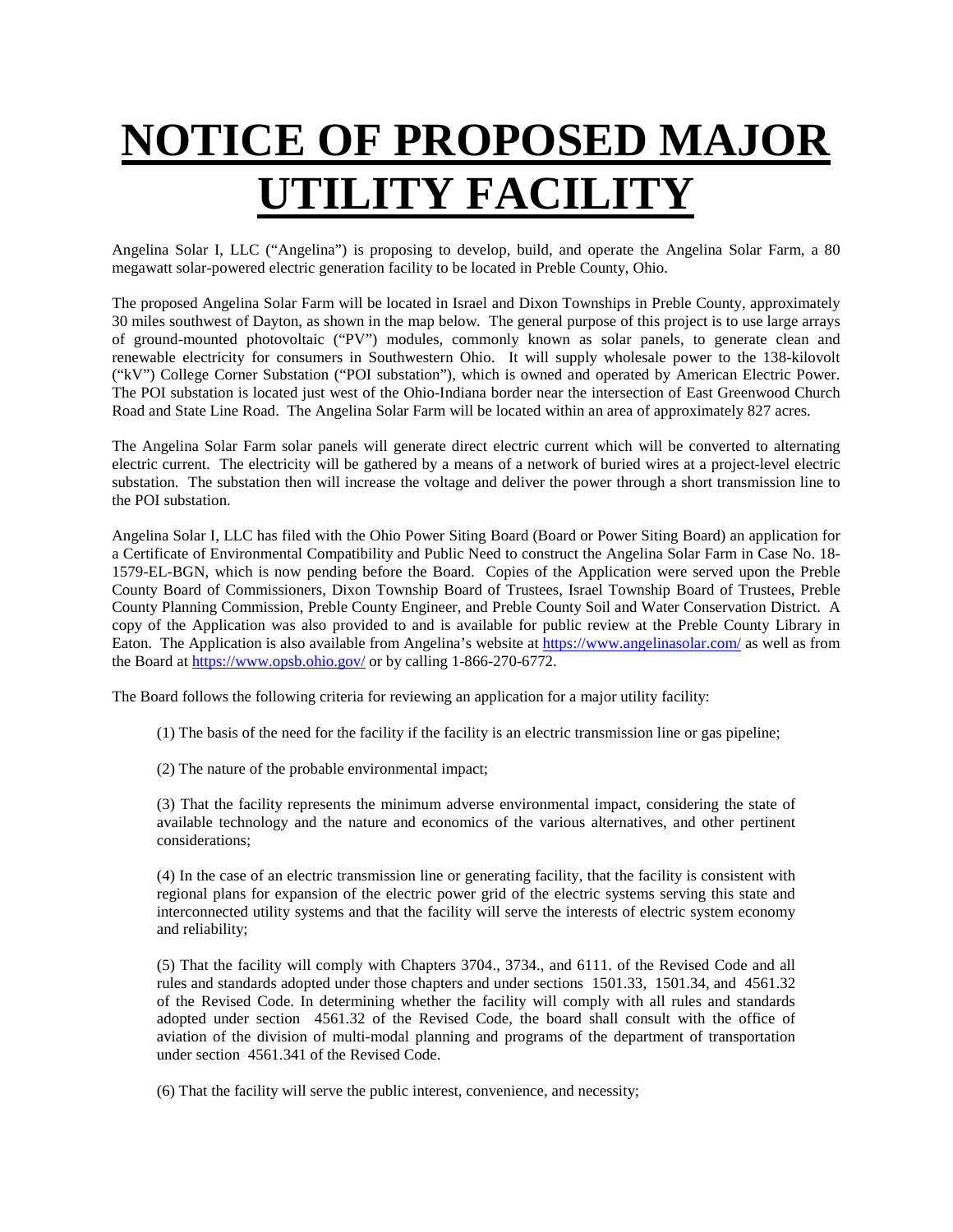(7) In addition to the provisions contained in divisions (A)(1) to (6) of this section and rules adopted under those divisions, what its impact will be on the viability as agricultural land of any land in an existing agricultural district established under Chapter 929. of the Revised Code that is located within the site and alternative site of the proposed major utility facility. Rules adopted to evaluate impact under division (A)(7) of this section shall not require the compilation, creation, submission, or production of any information, document, or other data pertaining to land not located within the site and alternative site.

(8) That the facility incorporates maximum feasible water conservation practices as determined by the board, considering available technology and the nature and economics of the various alternatives.

The public will be given an opportunity to comment on the proposed Facility. The public hearing for this proceeding shall consist of two parts:

1. A local public hearing, pursuant to R.C. 4906.08(C), where the Board shall accept written or oral testimony from any person on April 30, 2019, at 6:00 p.m., Eaton Fire Division Station #2, 391 West Lexington Road, Eaton, Ohio 45320.

2. An evidentiary hearing commencing on May 14, 2019, at 10:00 a.m., in Hearing Room 11-D at the offices of the Public Utilities Commission of Ohio, 180 East Broad Street, Columbus, Ohio 43215-3793.

Petitions to intervene in the adjudicatory hearing will be accepted by the Board up to 30 days following service of the notice required by R.C. 4906.06(C) and Ohio Adm.Code 4606-3-09, or March 29, 2019, whichever is later. However, the Board strongly encourages interested persons who wish to intervene in the adjudicatory hearing to file their petitions as soon as possible. Petitions should be addressed to Docketing Division, the Ohio Power Siting Board, 180 East Broad Street, Columbus, Ohio 43215-3793 and cite the above-listed case number.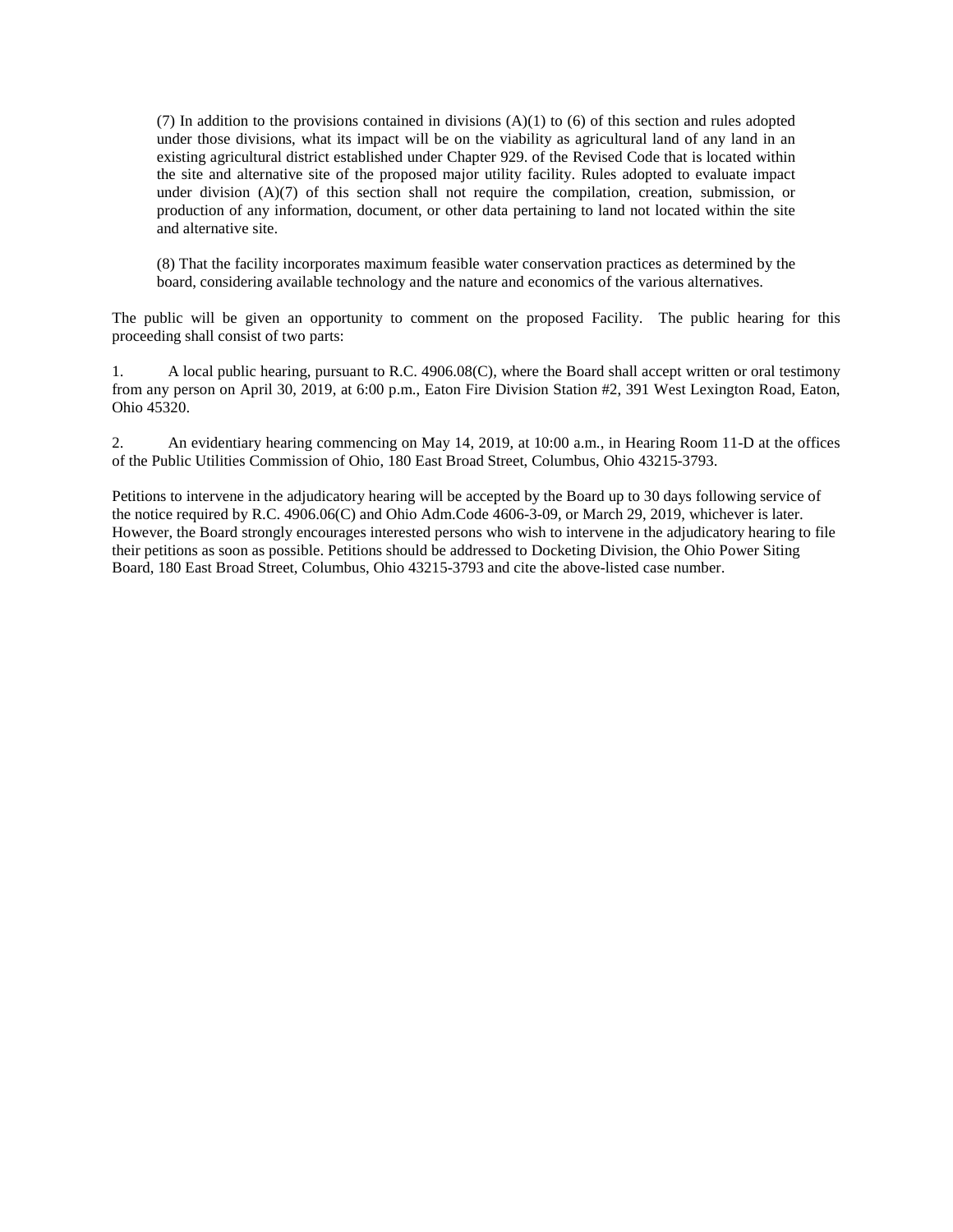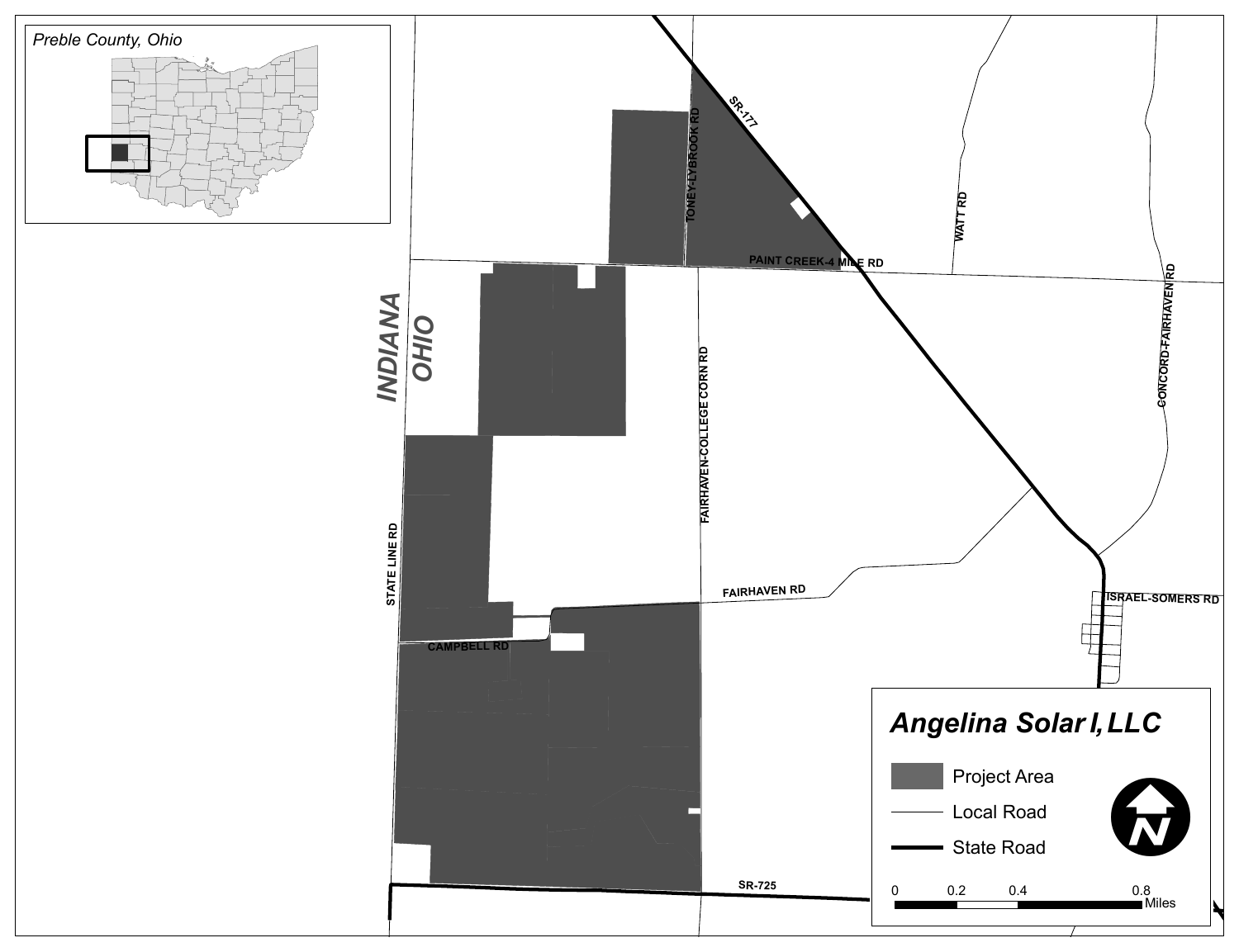R. Kyle Cross, P.E., P.S. Preble County Engineer 1000 Preble Drive Eaton, Ohio 45320

Israel Township Trustees Donald White, Jr., Matthew Nixon and Frank Keeler c/o John Wright, Fiscal Officer 10893 SR 177 College Corner, OH 45003

Larry Johnston, Lane Osswald and Art Smith Preble County Planning Commission 101 East Main St. Courthouse, 1st Floor Eaton, OH 45320

Rodney Creech, Denise Robertson and Chris Day Preble County Commissioners 101 East Main Street Eaton, OH 45320

Dixon Township Trustees Michael Henning, Walter White and Steven Orr c/o Beth Fornshell, Fiscal Officer 7170 California School Rd. Eaton, OH 45320

Preble County Soil and Water Conservation District Board Members Mike Broermann, Kip Denlinger, Keith Schmidt, Jim Leedy and Donn Kolb c/o Kate Sills 1651 N. Barron St. Eaton, OH 45320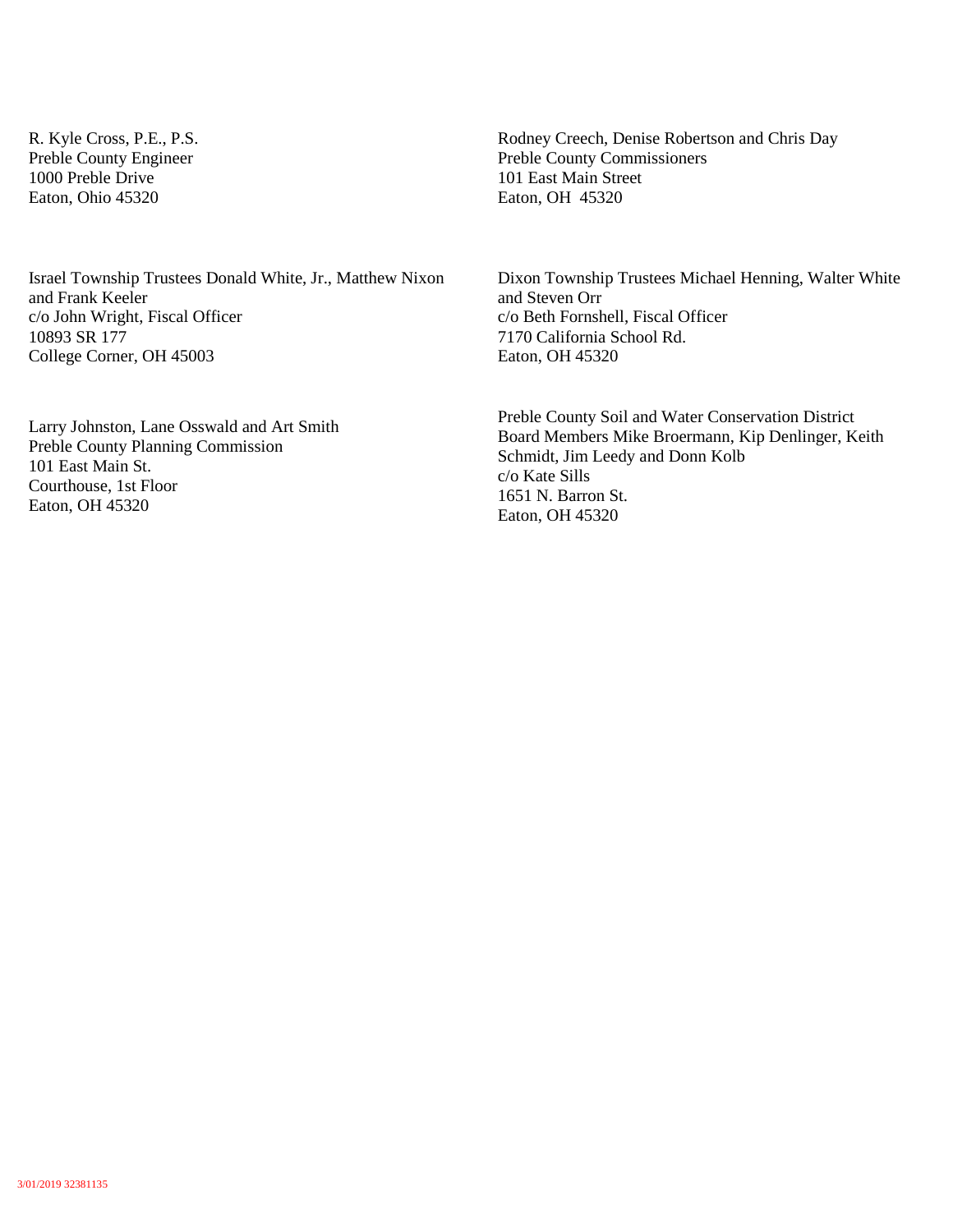Broerman Family LLC 8709 W 725 SR Camden, OH, 45311

Christopher & Amanda Johnston 9770 Campbell Rd Camden, OH, 45311

Donald & Beth Jackson Trustees 8584 W SR 725 Camden, OH, 45311

Gary Stahlheber 7208 Eaton Oxford Rd Camden, OH, 45311

James Fairchild 5745 E Pentecost Rd Liberty, IN, 47353

Jeffrey Muncy, Julie Muncy 8190 Fairhaven Rd Camden, OH, 45311

John & Jacquelyn Self Trustees 8582 W 725 SR Camden, OH, 45003

Campbell Brandly Farms, LLC 2274 Vienna Pkwy Dayton, OH, 45459

David R. Griffin 7352 Stateline Rd Camden, OH, 45311

Erin Michelle Renner 8971 Campbell Rd Camden, OH, 45311

Jackson Family Revocable Living Trust 8584 W SR 725 Camden, OH, 45311

Janet E Zoellner Trustee 7967 Fairhaven College Corner Rd College Corner, OH, 45003

John & Jacquelyn Self Trustees 5112 Wagon Wheel Dr Yorba Linda, CA, 92886

Kyle & Beth Broermann 9613 Campbell Rd Camden, OH, 45311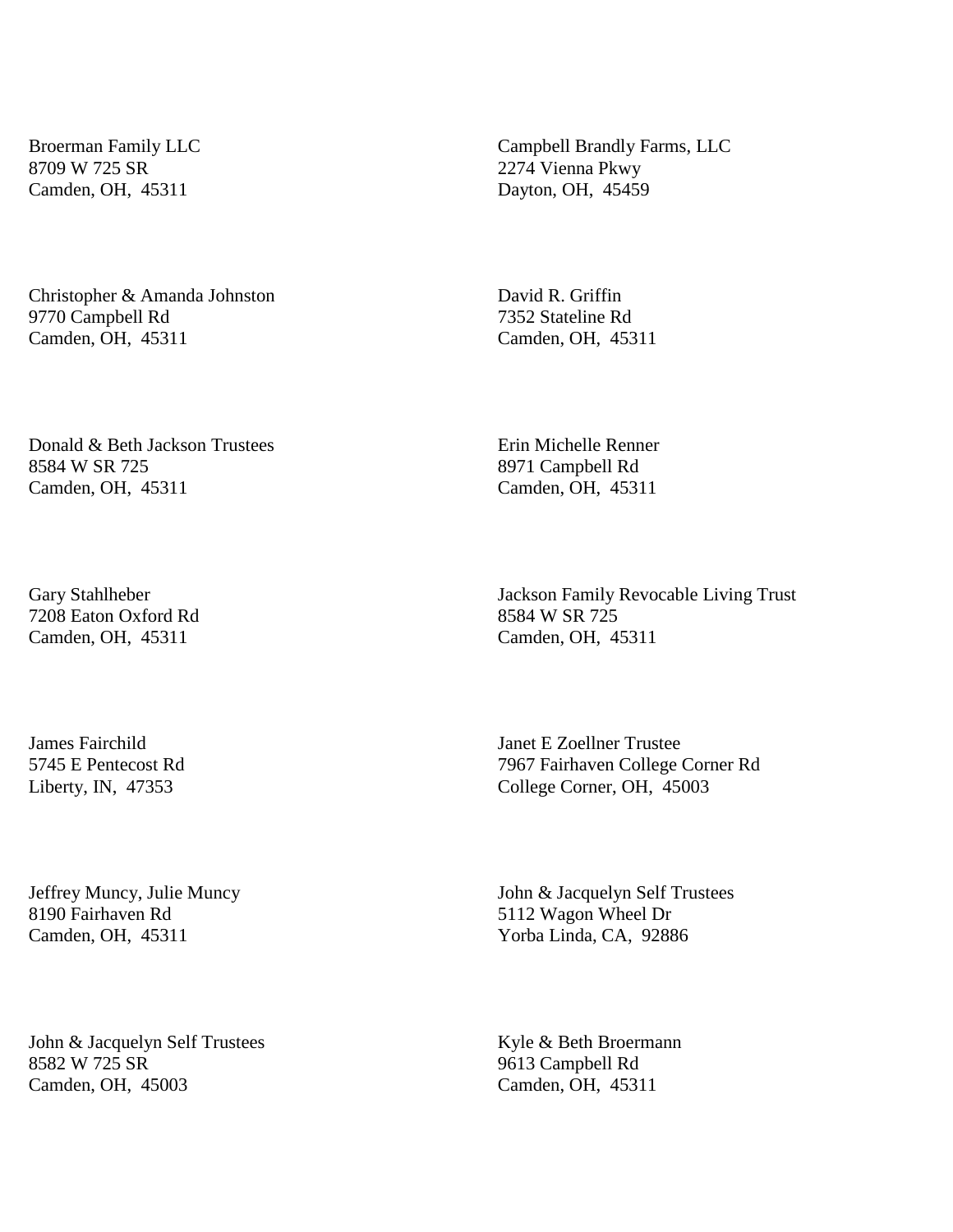Kyle & Beth Broermann 9613 Campbell Rd Camden, OH, 45311

Michael Proffitt 1733 West Elkton Rd Hamilton, OH, 45013

Richard & Carol Griffen 5651 Trenton Rd Trenton, OH, 45067

Ryan J Schwegman & Savannah L 1228 Camden College Corner Rd Camden, OH, 45311

Shara Ridenour 7484 Fairhaven College Corner Rd College Corner, OH, 45003

Michael Broermann 5569 W SR 725 Camden, OH, 45311

Patrick Scott Chapin & Susan M 9928 Campbell Rd Camden, OH, 45311

Ross & April McCampbell 13931 Monroeville Rd Monroeville, IN, 46773

Ryan J Schwegman & Savannah L 8105 Fairhaven College Corner Rd College Corner, OH, 45003

Steven Wyatt 9122 Paint Creek Four Mile Rd Camden, OH, 45311

Vonderhaar Family Arc LLC 4636 W SR 725 Camden, OH, 45311

Walter Zoellner & Deborah A Trustees 8355 Fairhaven College Corner Rd College Corner, OH, 45003

Walter Zoellner & Deborah A Trustees 8167 Fairhaven College Corner Rd College Corner, OH, 45003

William & Carole Chapin Trustees 5680 E Reed Rd Coal City, IL, 60416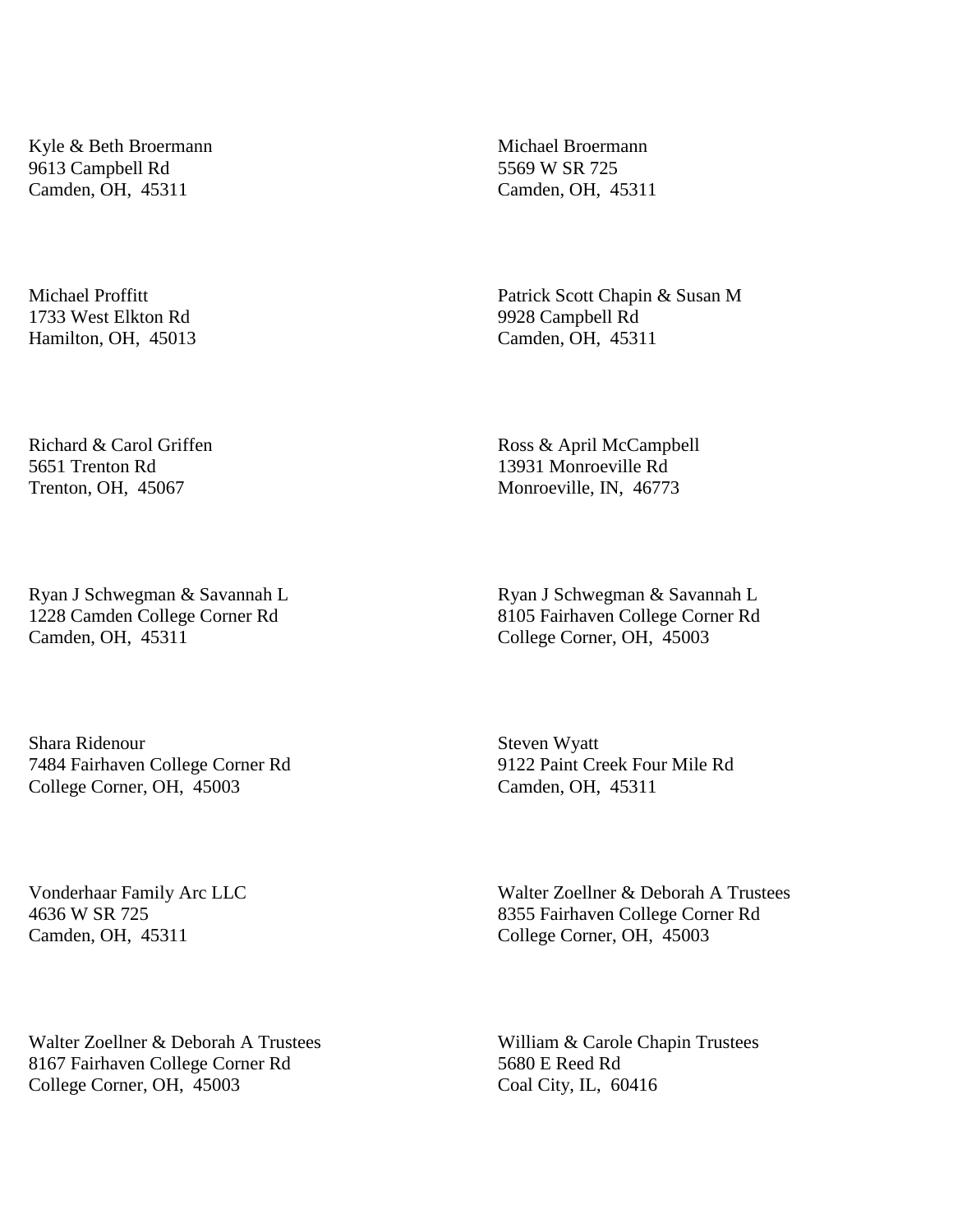Steven J. & Marcia C. Weller 5239 East Greenwood Church Road Liberty, IN, 47353

Indiana Michigan Power Company 1 Riverside Plaza Columbus, OH, 43215